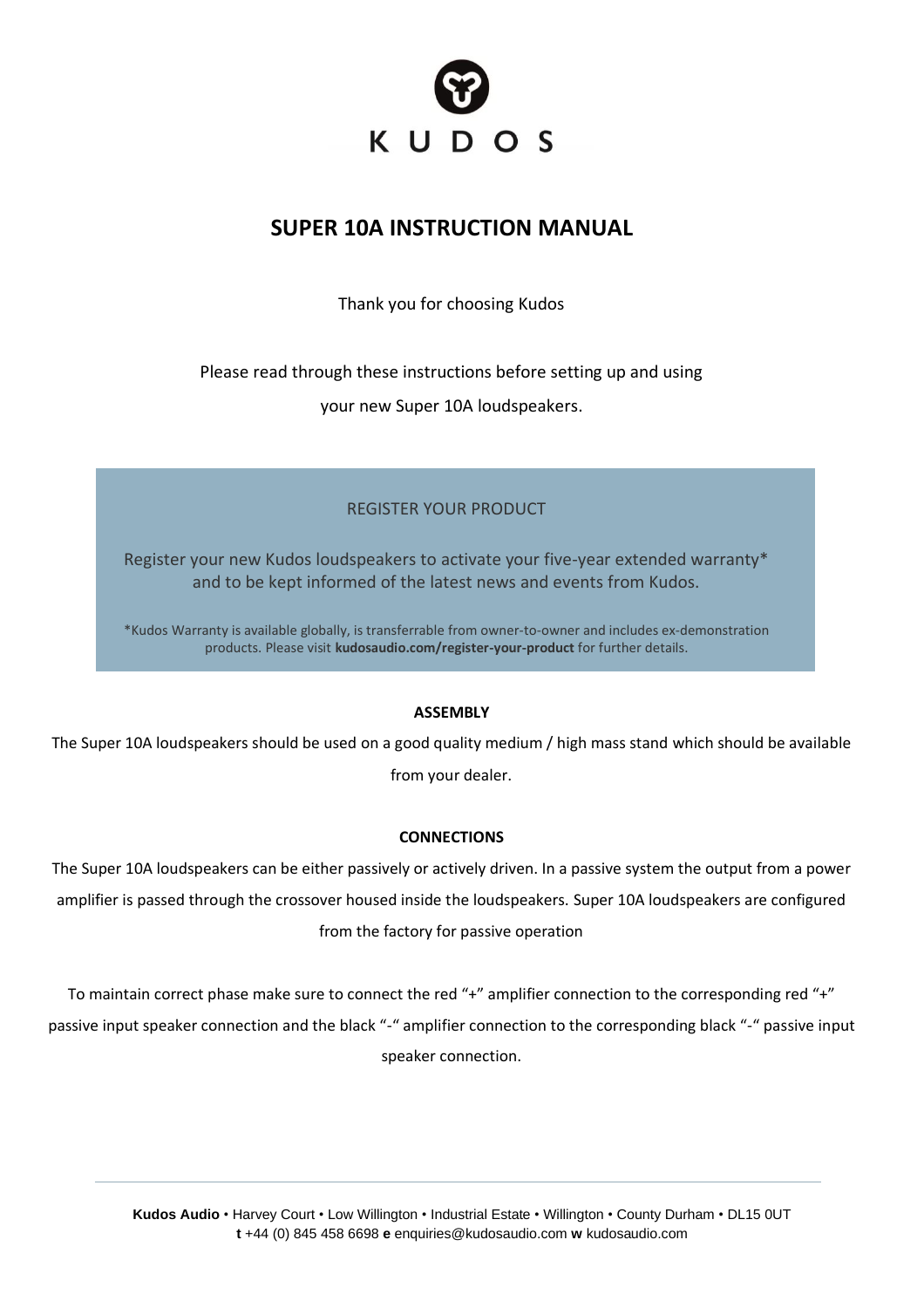

If you wish to use your Super 10A loudspeakers in an active configuration you will need one amplifier channel for each drive unit in the speakers and a suitable, Kudos approved, active crossover. Incorrect connection may result in serious damage to your loudspeakers. For further information contact your retailer or distributor or visit **kudosaudio.com/upgrade-to-active**

#### **POSITIONING**

The Super 10A loudspeaker has been designed to work in a wide range of rooms and should be easy to site. As a general guide they should be placed 2m apart and at least the same distance from the main listening position. Super 10A is a ported design but is ported at the rear of the cabinet to minimise the effects of room boundaries.

However in most circumstances we would recommend that the cabinets are placed at least 45cm away from corners. Moving a loudspeaker closer to room boundaries may increase bass response, but may cause colouration and unevenness in the mid-band.

All loudspeakers require a running in period and we would recommend you do not decide upon the final positioning until your loudspeakers have had at least 100 hours of use. Once you have become more familiar with your new loudspeakers a degree of experimentation with their placement can bring about significant improvements.

Your loudspeakers will not be fully run in until they have had approximately 300 hours of use, but changes will be smaller and more subtle as use increases.

#### **POWER HANDLING**

Providing that you do not run your amplifier into "clipping" (sounding distorted or strained) your Kudos loudspeakers should handle the power from most amplifiers in a domestic setting. As a rough guide we recommend amplifiers with a power rating of between 25 and 250 watts per channel. Remember you are much more likely to damage your drive units by using an underpowered amplifier than an overpowered one.